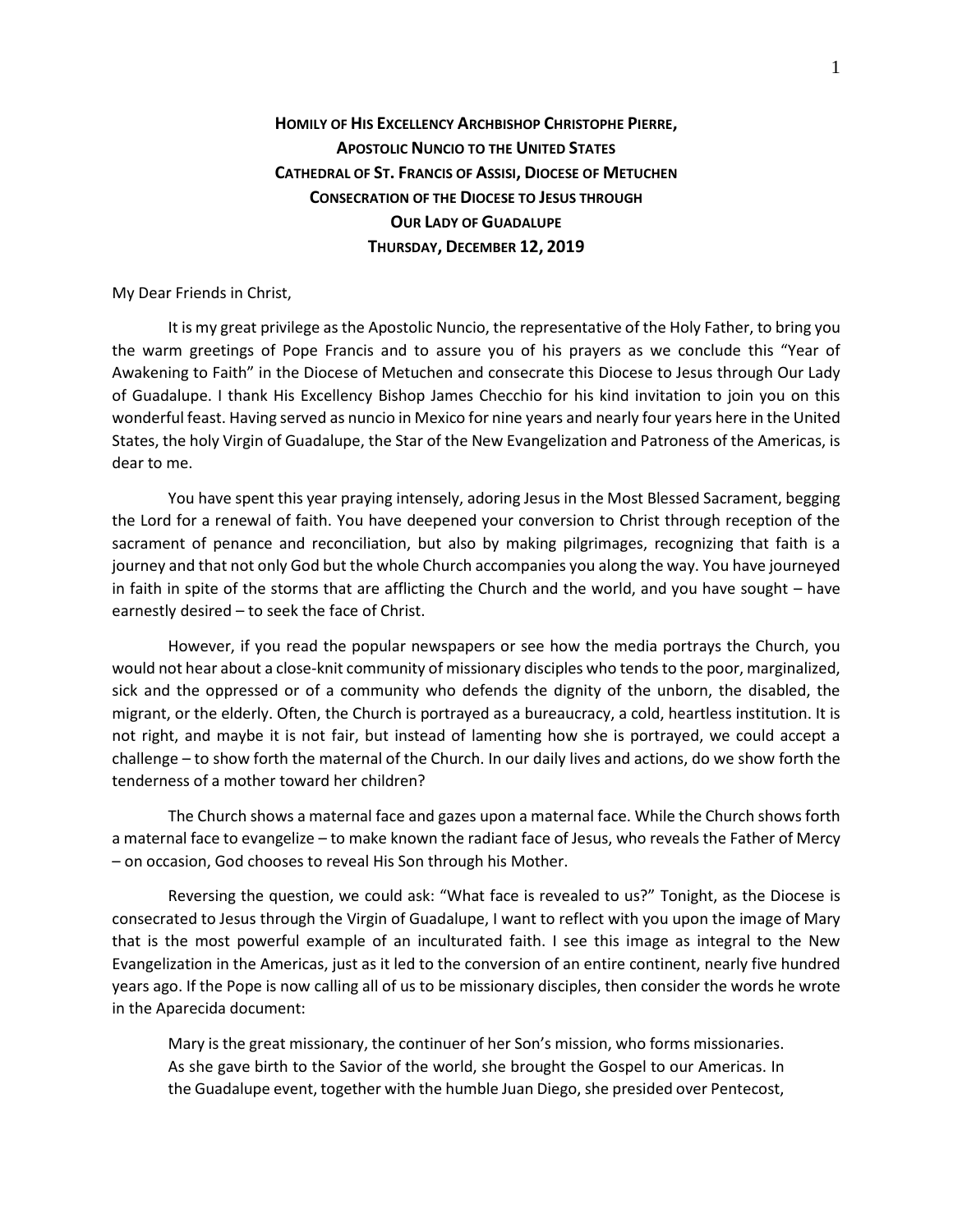which opened us to the gifts of the Spirit. Since then, countless communities have found in her the closest inspiration for learning how to be disciples and missionaries of Jesus. We joyfully note that she has become part of the journey of each of our peoples, deeply entering into the fabric of their history and taking on the noblest and most significant features of the people in them (V CONFERENCIA GENERAL DEL EPISCOPADO LATINOAMERICANO Y DEL CARIBE, *DOCUMENTO CONCLUSIVO,* CELAM, Aparecida 2007, n. 269).

The appearance of the Virgin at Tepeyac was and is an "event" that opened new horizons for the people of the Americas. Mary did not appear there in the same way as she did in the depictions of early Christianity or in the Christianity of Medieval Europe. Just as she went forth to meet her kinswoman Elizabeth at the Visitation, so too she went to bring joy to the peoples of the Americas. She appeared, not as a European, but with a mixed face, at the place of encounter between Spanish and indigenous cultures. The image, rich in symbolism, contains a "code" for revealing profound truths.

The light surrounding her reminds us of the "woman clothed with the sun." Since many people, included the Aztecs, worshipped the sun as a god, one sees the light radiating from her, indicating to the people the divinity of the child in her womb. She stands, as Revelation indicates with the "moon under her feet." The clouds surrounding her would have indicated to the indigenous people the supernatural revelation taking place. The presence of the angel shows the woman's royal dignity. For the Meso-American peoples, only kings, queens, and dignitaries would be carried on the shoulders of others. She is an Empress whose Son brings harmony to the cosmos.

Her mantle was a blue-green turquoise, which to the native people was the color of the gods or royalty, but she did not appear to them as any of their gods. This was something new. The color of her mantle symbolized, for the indigenous, the force of life and fruitfulness. The stars on her mantle, like the clouds, show that she comes from heaven, but the pattern of the stars is that of the Winter Solstice on December 12, 1531, after which the days become lighter.

Her salmon-colored dress has been interpreted as symbolizing the dawn of the new era, but also as a foreshadowing of the martyrdom that would come to the peoples during times of persecution. It contains nine types of flowers in gold, representing the different tribes from Atzlan that made up Tenochtitlan, the seat of the Aztec Empire. Her necklace is centrally located and its shape, with its cross, indicates the centrality of Christ, the Redeemer. The Spanish cross is united with the four-petalled flower.

The dark violet cincture, located above her waist, indicates pregnancy; the four-petaled flower – the *nahui ollin* – the flower of the sun, is a symbol of plenitude or fullness, of fruitfulness and new life, and appears over her womb. The band itself, tied in a knot, means that she is pregnant. Mary is both Virgin and Mother.

The Virgin's folded hands show her to be a woman of prayer and piety. Her right hand is delicate and lighter, and her left hand is fuller and darker, signifying the unity between Spanish and Indian culture. Her left knee also appears bent, possibly indicating that she was dancing and clapping to the rhythm of the maracas, which is how the Aztecs often prayed.

The Virgin's face is lowered, gazing at everyone with tenderness and compassion. She looks slightly to one side, as natives did not directly at anyone as a sign of reverence. Her downcast eyes demonstrate her humility. Her facial features are neither Spanish nor Aztec but *mestizo*, a blend of races